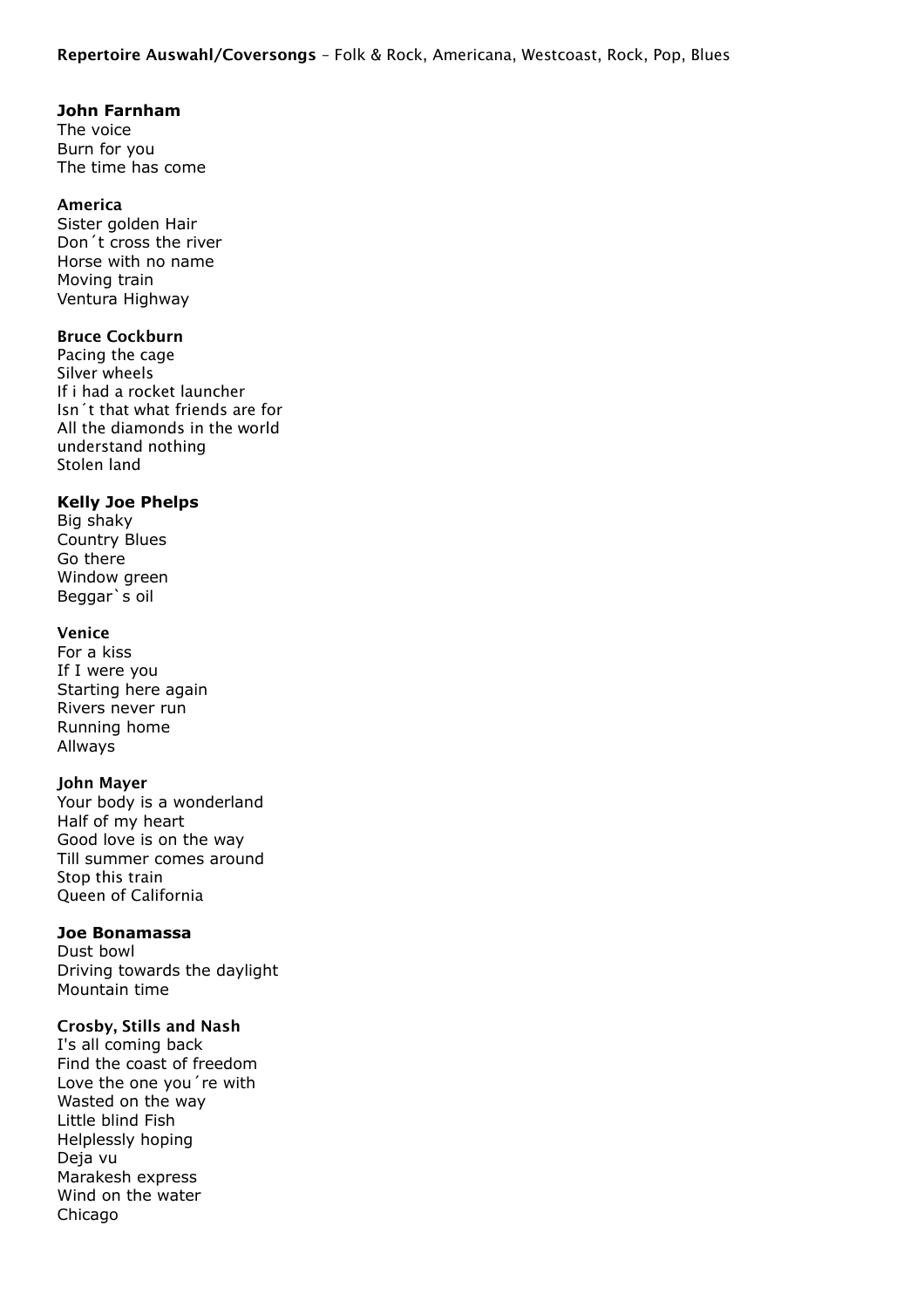Just a song before I go Déjà vu Teach your chidren  $4 + 20$ 

#### Neil Young

Heart of Gold Cowgirl in the sand Needle and the damage Harvest Sugar Mountain Old Man Comes the times I am a child Long may you run Helpless My My hey hey This old guitar Prairie Wind

#### Richard Page

Simple Life The best thing Brand new day Shelter me Kyrie elesion

Amos Lee Windows are rolled down

**Marshall Tucker Band**

Can´t you see

#### Mr.Big

To be with you Wild world Goin where the wind blows

#### **World Party**

Is it like today

#### Jackson Brown

Something fine Looking into you For every man Song for Adam Rock me on the water Under the falling sky

#### **Nickelcreek**

Doubting Thomas The side

#### Beatles

Hard days night Blackbird You've got to hide your love away I will Let it be We can work it out Here comes the sun Get back I`m down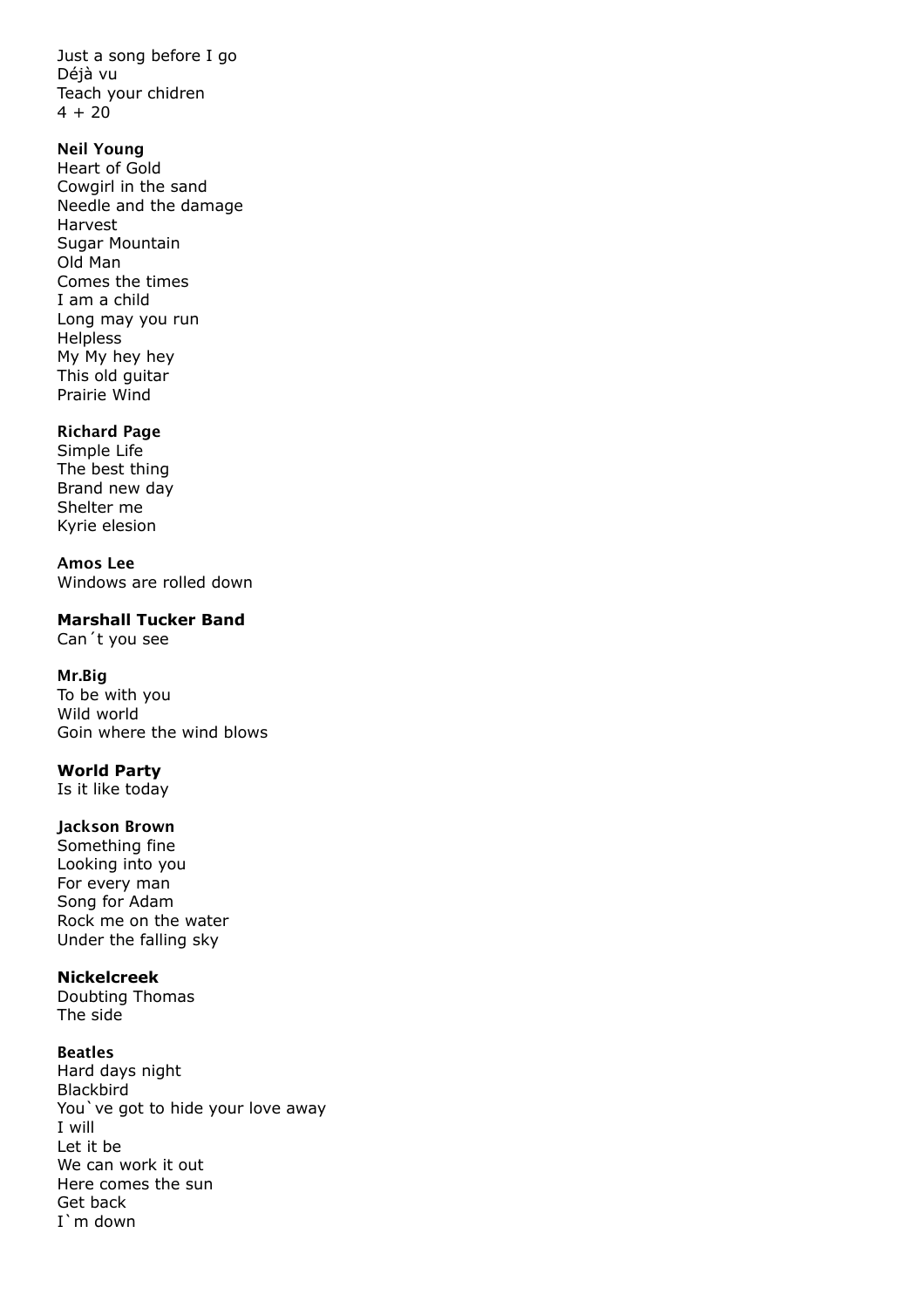Yesterday Please Please me Ticket to ride While my guitar gently weeps In my life Norwegian wood With a little help from my friends Love me do Ticket to right All my loving Michelle

### J.J.Cale

Miss ol´St.Louie Call me the breeze Kokain

## Eddie Cochran

Summertime Blues

#### Gordon Lightfoot

The wreck Sundown If you could read my mind Rainy day people

#### Allman Brothers

Midnight Rider Little Pony

#### Eric Clapton

Layla Lonely Stranger Lay down Sally Before accuse me Promises Circus left town I shot the sheriff Nobody knows you when you´re down and out

### **Dave Metthews**

Baby blue Bartender Don´t drink the water

# **The Weepies**

Little Bird Gotta have you

Harry/Sandy Chapin Cat's in the cradle

Marc Cohen Walking in Memphis

Ry Cooder Feeling Bad Blues On a Monday

### Tracy Chapman

Fast Car Talking `bout revolution Sorry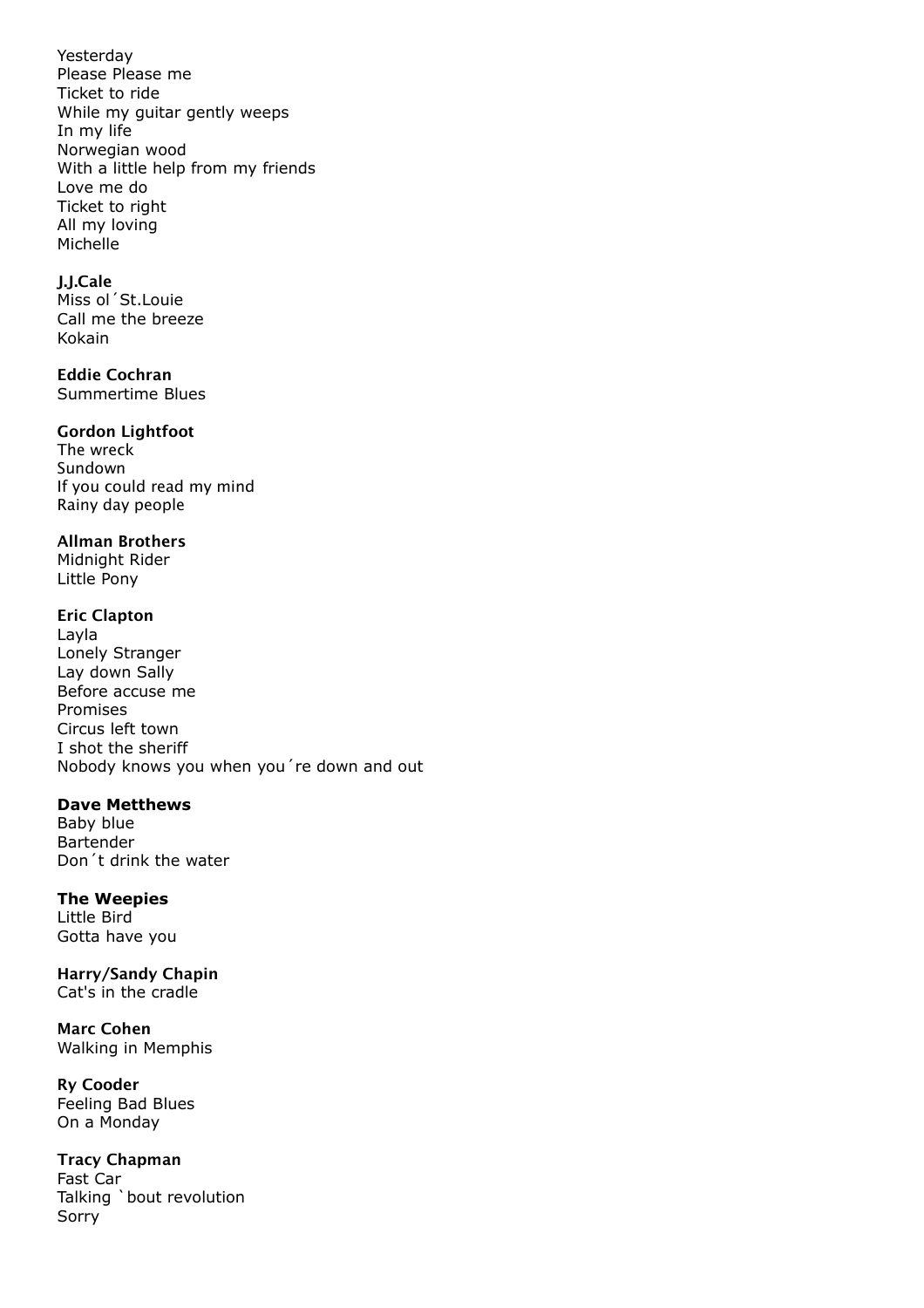### Shawn Colvin

Sunny come home Round of blues Shotgun down the avalanche Wichita skyline A matter of minutes Tennessee

### Brian Adams

Back to you Heaven Summer of `69 Somebody

Cara Dillon

Hill of thieves

Darell Scott The open door

#### **John Waite**

Missing you

#### **CCR**

Looking out my Backdoor Down on the Corner Green River Who'll stp the rain Suzie Q Have you ever see the rain Lody **Cottenfields** Bad moon rising Proud Mary I heard it through the Grapevine

#### James Taylor

Handy Man Something in the way she moves Fire and rain Country road You've got a friend Carolina in my mind Secret o´live Your smiling face Sweet Baby James

#### Chicago

If you leave me now Beginnings Wishing you where here

#### Commodors

Easy

#### Crowded House

Allways take the wheather with you Don`t dream ist over Better be home soon Won´t give in

### **KD Lang**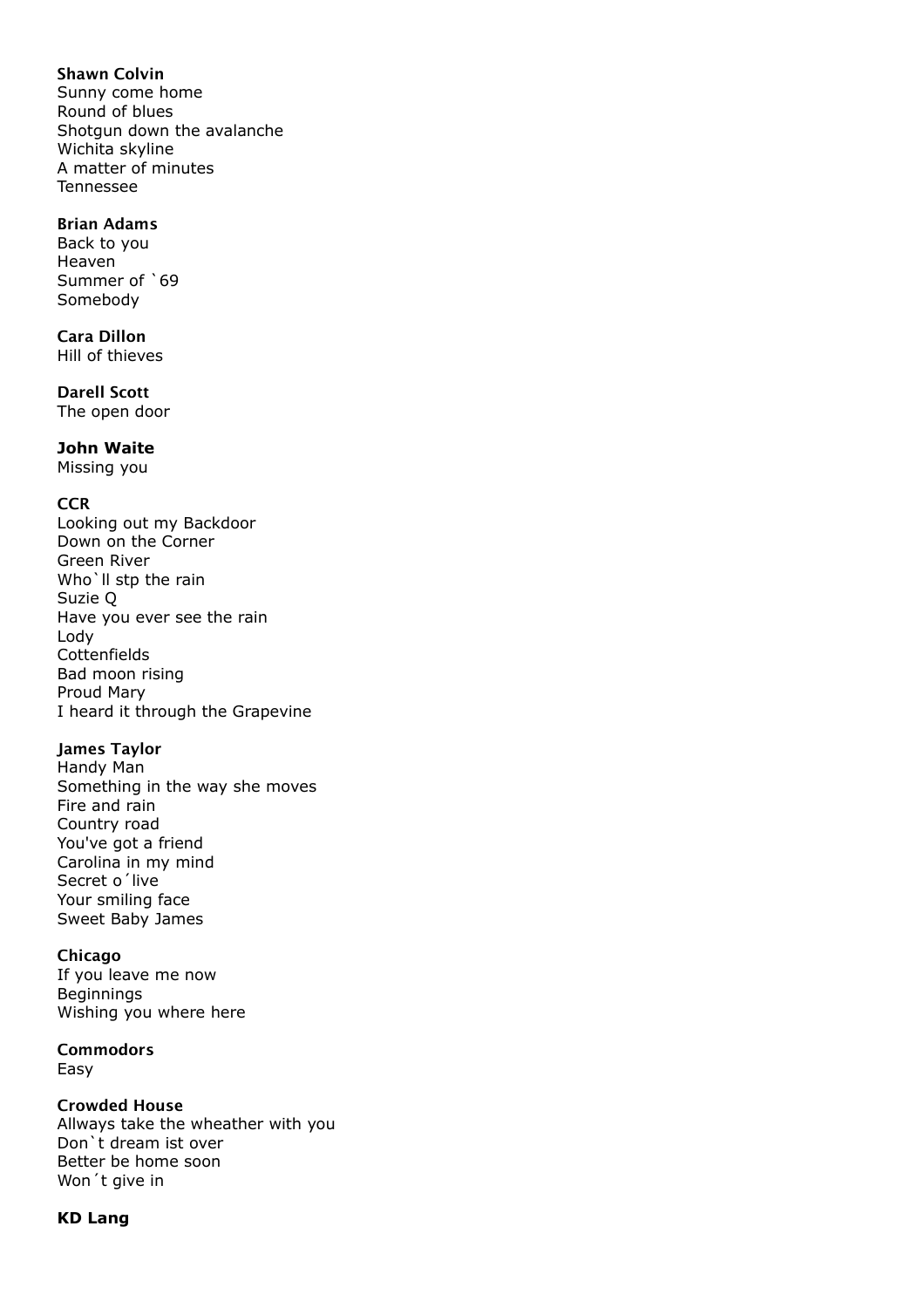Constant craving

**U2** I Sill haven´t found

**Lloyd Spiegel** Goin´home

**Third Day** When the rain comes

**Take That** Back for good

Mary Chapin Carpenter Stones in the road Why walk when you can fly

**Sass Jordan** High road and easy

### **Blackberry Smoke**

Freedom Song Pritty little lies Prayer for a little man One horse town

Sam Cook Wonderfull world

James Blunt You´re so beautiful 1973 I really wan´t you

Tom Baxter My Declaration The moon and me

Bob Dylan Don´t think twice its allright Down in the easy chair It´s all over now Baby Blue Any Day now Maggie´s Farm

**Leonard Cohen** Halleluja Suzanne Chelsea hotel

Steve Winwood Can´t find my way home All along the watchtower

Daniel Powter Bad day

Wailin`Jennys Begin Somethung to hold onto Ten miles tilt Away but never gone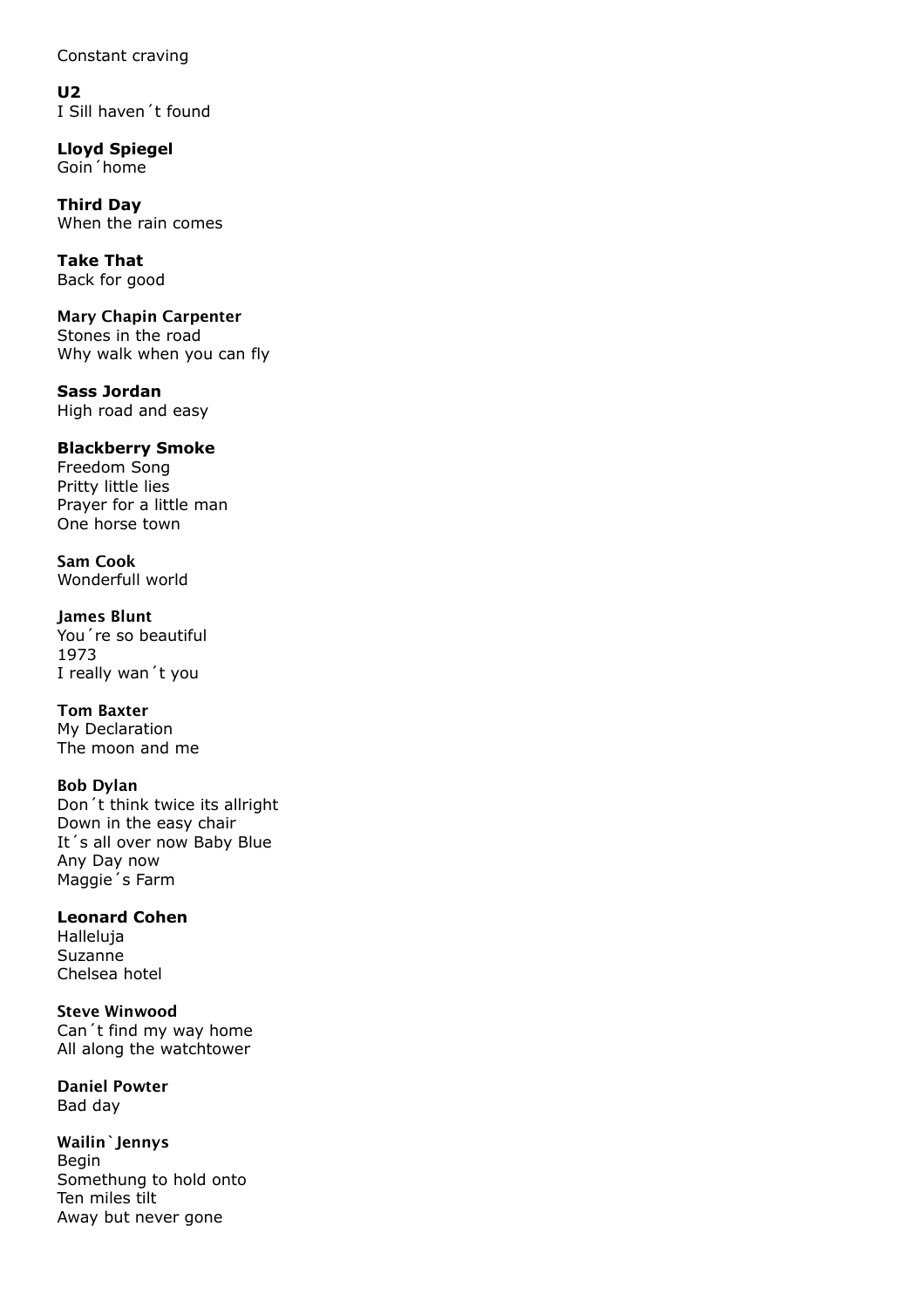### Ruth Moody

Things that you know Cold outside

John Hiatt Take it down

### **Dougie MacLean**

Seventh sea Ready for the storm Feel so near

### John Denver

Leaving on the Jet plane Annie`s Song Rocky Mountain high Thanks God I´m a country boy Country Roads

### Deep Blue Something

Breakfest at Tiffany´s

### Doobie Brothers

Listen to the music Black Water Dangerous Long train running Nobody

### Eagles

Love will keep us alive Easy peacfull feeling Take it easy Heartache tonight Lyin´eyes Tequila sunrise Hotel California The heart of the the matter Lern to be still One of these nights Desperado Seven bridges road How long

### Everly Brothers

Wake up little Suzie Bye bye love

Extreme More than words Hole Hearted

**Little Big Town** Boondocks

William Fitzsimmons It´s not true

#### Fleedwood Mac Don´t stop

The chain Never going back again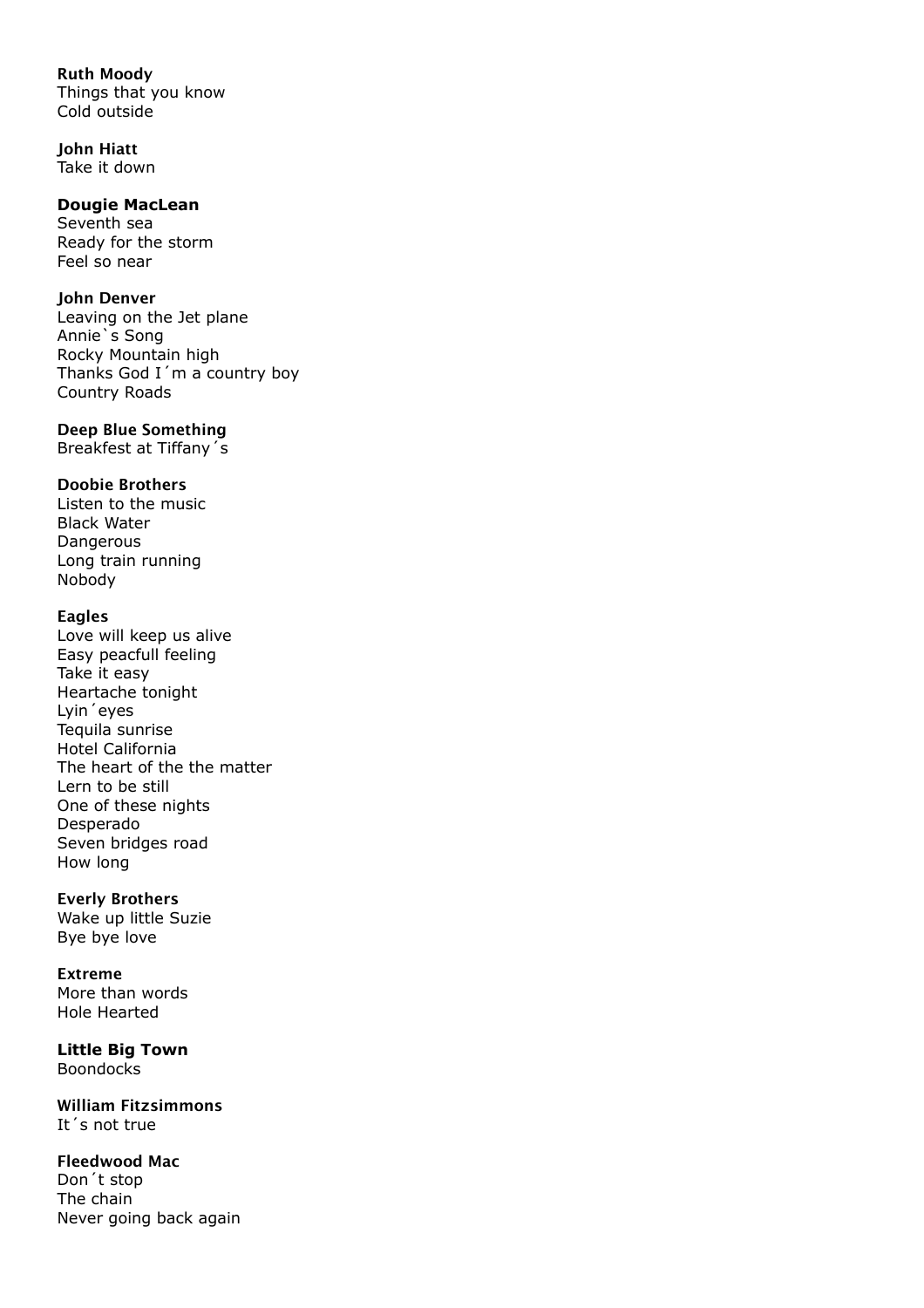Landslide

Foreigner I wan´t to know what love is

Dan Fogelberg Leader of the Band Longer Tucson Arizona

Free Allright now

Jim Groce You don`t mess around with Jim Alabam rain

Woody Guthrie Johnny Hart City of New Orleans

Arlo Guthrie Highway in the wind Alice Restaurant Motorcycle song Mothers voice Darkest hour

Genesis / Phill Collins I can't dance In the air tonight Another day in paradise

**Elton John** Your song

Greatful Dead Dead Flowers

Gordon Lightfoot The Wreck of Edmund Fitzgerald Sundown

Jimi Hendrix Little wing

Albert Hammond It never rains in southern california I`m a train Free electric Band

Don Henley Boys of summer

The Hooters Johnny B

Sonny Landreth Cold rain Levee town

Jose Feliciano Light my fire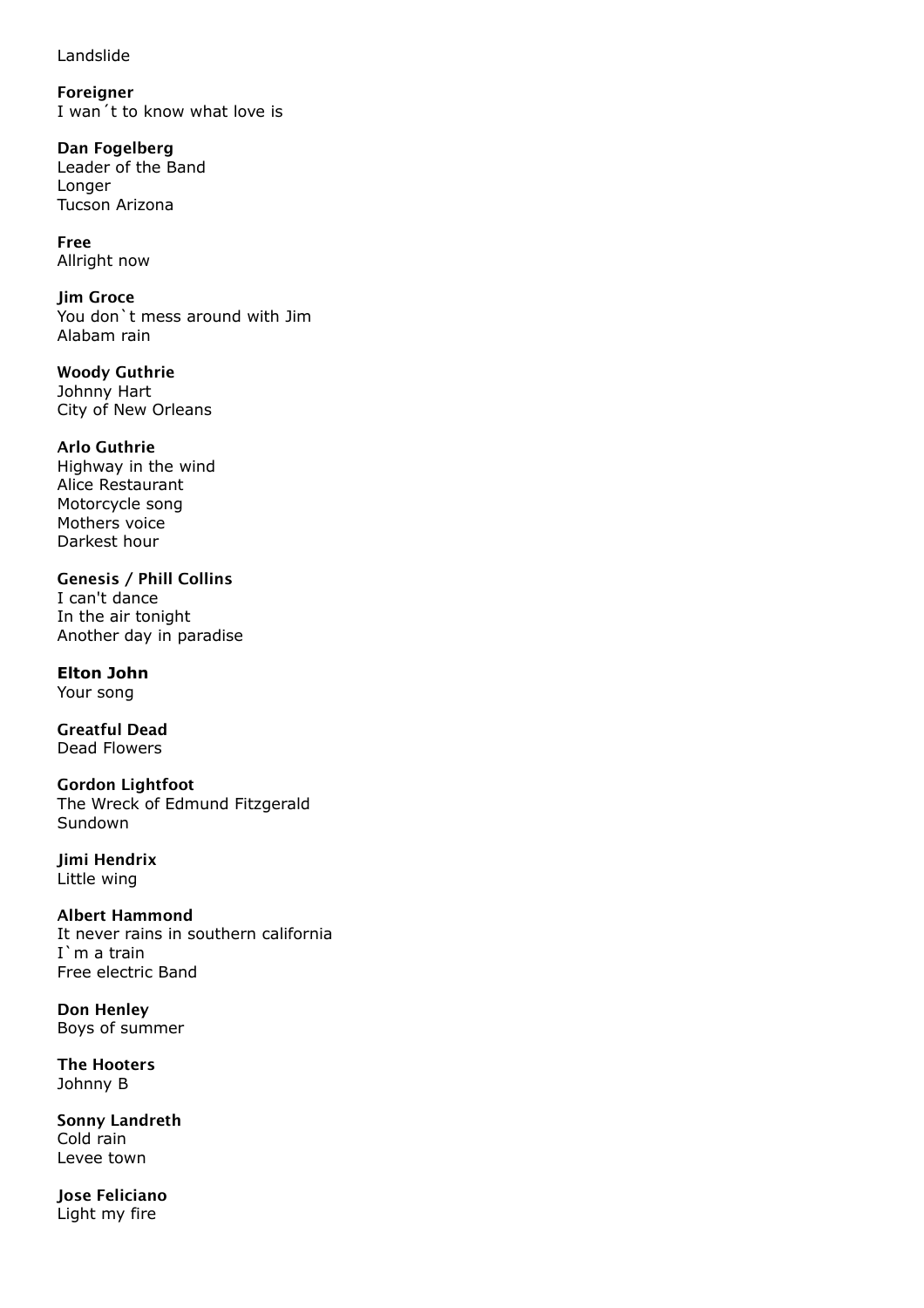Rain

Carole King Crying in the rain You`ve got a friend

Keith Urban You'll think of me But for the grace of God

# **Seal**

Crazy

Lenny Kravitz Baptized

Kansas Dust in the Wind

KISS Do you love me Everytime I look at you

Kenny Loggins Angry eyes

Conviction of the heart Welcome to the Heartlight I´m allright

Little Blue Cadillac Like it like that Cold rain

Little Feat Long distance love

Little River Band Son of a famous man I dream alone

Lyle Lovett They don`t like me

Lynyrd Skynyrd Sweet home Alabama

Richard Marx Right here waiting Hazard

Amanda Marshal Last exit to eden Fall from grace

Ricky Martin Private emotions

Wolf Mahn 100000 Meilen Ich wart auf dich

Don McClean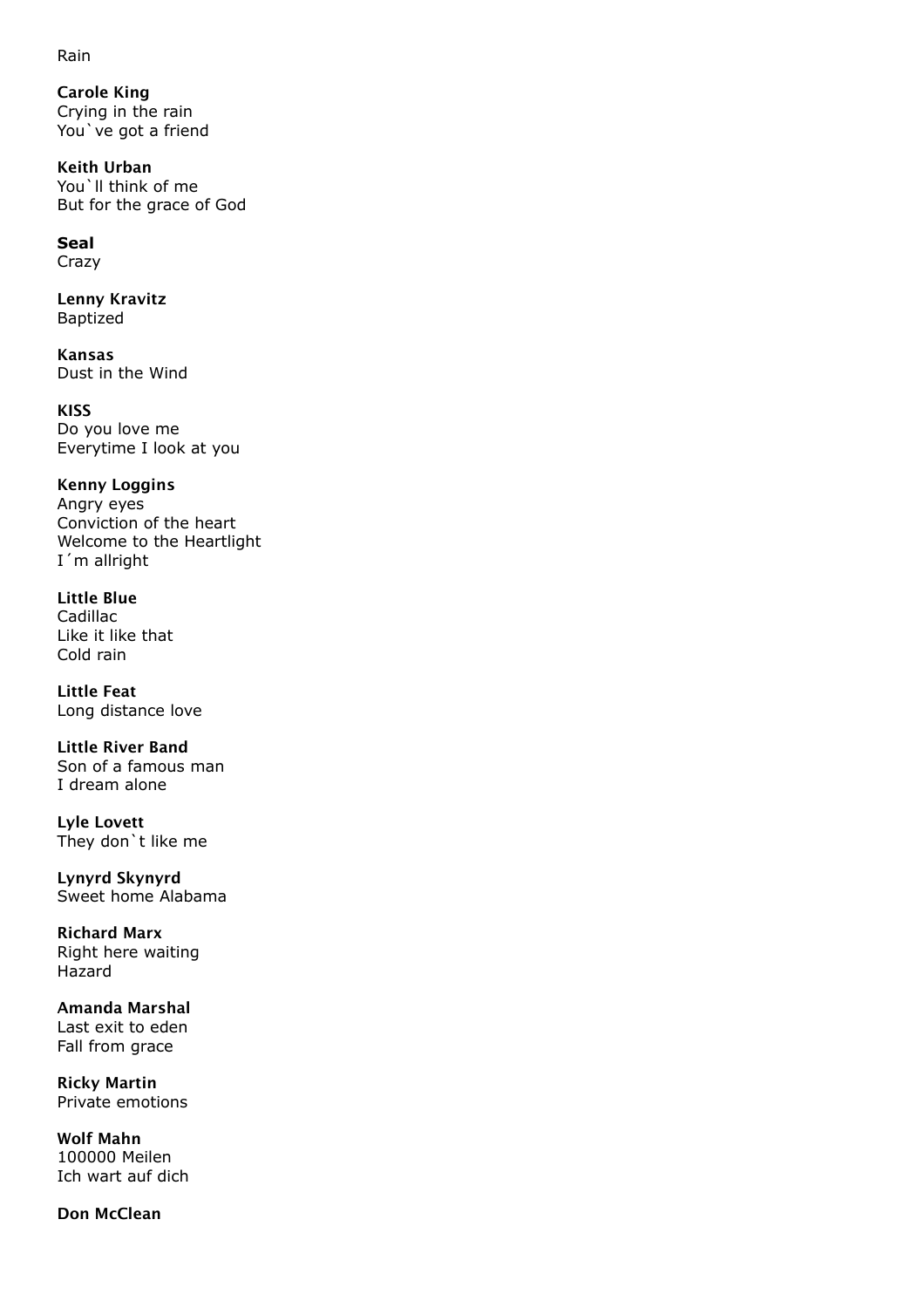American pie Vincent

#### John Cougar Mellencamp

Positivley crazy Eden is burning Small town Last chance Love and happiness

#### Joni Mitchell

Big yellow taxi Willy Morgan Town This flight tonight The circle game Both sides

# Mister Mister

Kyrie Eleision Broken wings

Van Morrison If I told you lately that I love you

Mike & the Mechanics Another cup of coffee Over my shoulder

Jimmy Nail Big River

Nazareth This flight tonight

Nickelback How you remind me

Elvis Presley Heartbreak Hotel

# Tom Petty

Into the great wide open Free fallin

R.E.M Loosing my religion

### Rolling Stones

Angie Ruby tuesday The last time As tears go by Lady Jane Honky Tonk woman Start me up

Otis Reading Dock of the bay

Rembrandts Jonny have you seen her Just a way it is-Babe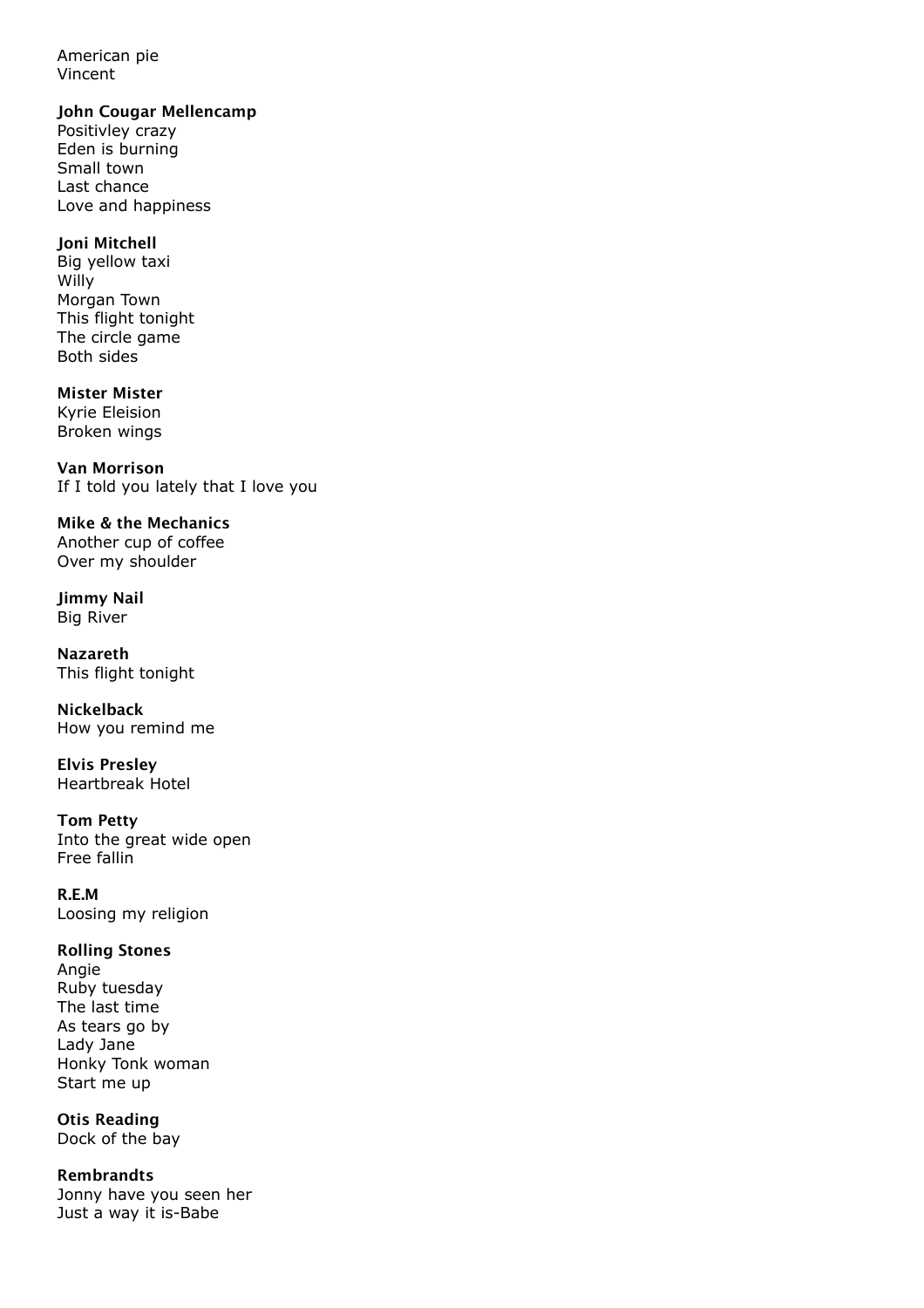### Kenny Rogers

The gambler Ruby don´t take your love...

### Simon & Carfunkel

Mrs. Robinson Cecilia Bridge over troubled water Homeward bound The sound of silence Kathy´s song The boxer

### Bob Seeger

We´ve got tonight

### Sister Hazel

Look to the children We will find Cereline **Starfish** 

### Spandau Ballet

Through the barricades

Rod Stewart Maggie May

### Cat Stevens

Moonshadow First cut is the deepest Wild world Father and son Peace train

### Sting

Englishman in N.Y. Fields of gold Fragile Every breath you take Moon over bourbon street Roxanne Every little thing she does is magic

### **Stvx**

Boat on the River

### Supertramp

Give a little bit Breakfest in america It´s rain again

#### Van Zandt Friend Devil in the bottle

Velvet Underground Walk on the wild side

Bill Withers Ain't no sunshine Lean on me